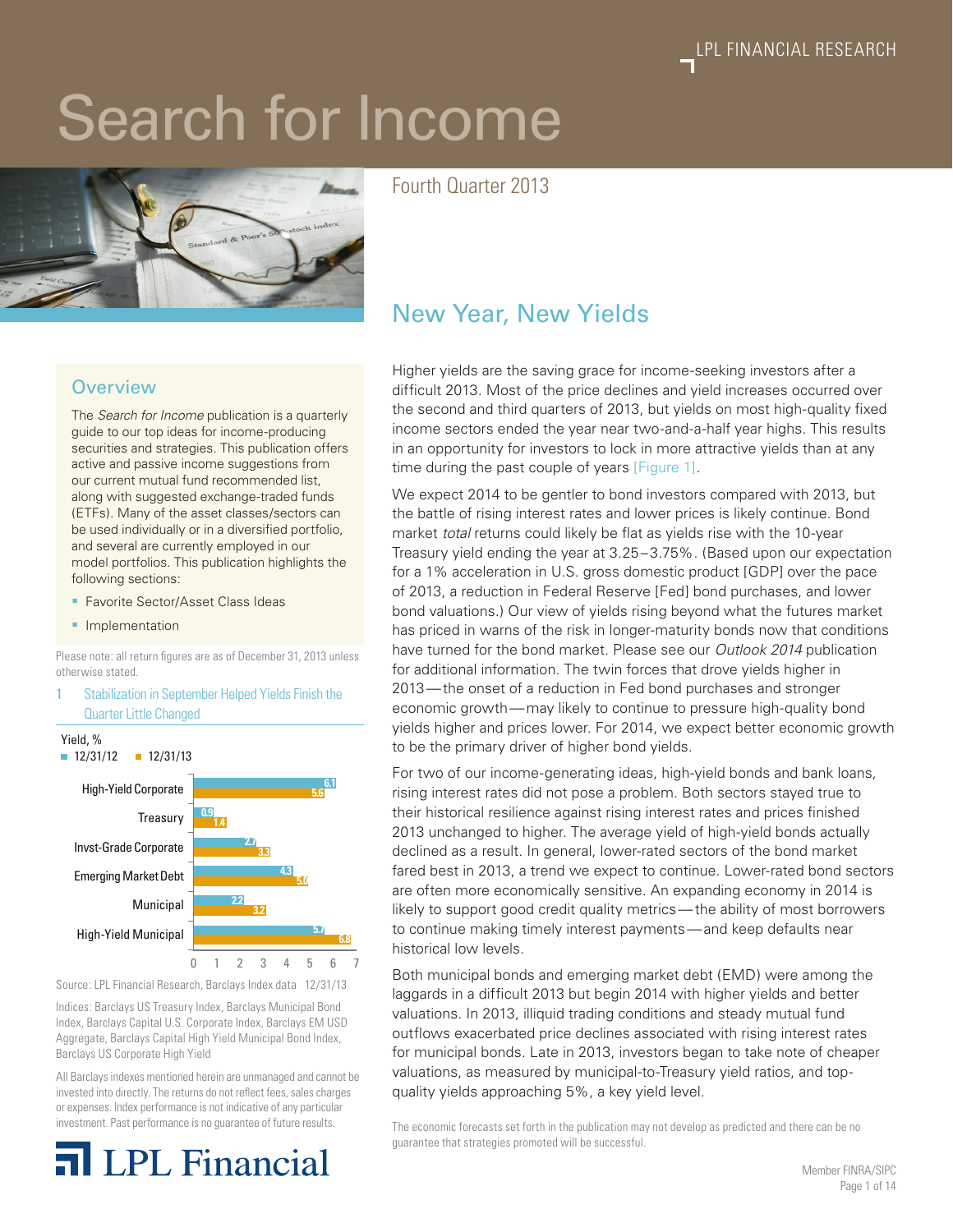We believe EMD may benefit from the economic improvement we expect in 2014, as outlined in our *Outlook 2014*. Near-term uncertainty over the pace of economic growth in emerging market (EM) countries, led by China, and fears over the impact of Fed tapering may keep EMD volatile. However, we find valuations attractive and yields are higher for investors willing to ride out any near-term bumps.

We removed Build America Bonds (BABs) from our list of incomegenerating ideas this quarter. BABs remain a high-quality income option but possess above-average interest rate risk. Based on our expectation of rising interest rates in 2014, we believe potential price weakness may offset the income benefit.

Among income-producing sectors, high-yield bonds stand out as one of our favorite investments. In general, we prefer to look domestically for incomegenerating investments given the more favorable economic backdrop, which should continue to support credit quality. Currently, our ideas for income generation are:

- **High-yield bonds (taxable and tax-free)**
- § Bank loans (floating rate funds)
- Preferred stocks
- **•** Investment-grade corporate bonds (intermediate- and long-term)
- **Emerging market debt (EMD)**

High-yield bonds (taxable) remain one of our favorite ideas within fixed income, due to the combination of yield and the sector's ability to weather rising interest rates. On the negative side, average yields declined in 2013 to 5.6%—not a very "high" yield. The lower yields mean total returns may be lower in 2014 compared to 2013. On the positive side, however, the average yield still comprises a 4.3% advantage over comparable Treasuries, which stands out in a low-yield world. The average yield advantage is below the historical average of 5.8% but likely to remain low due to the low default environment that is likely to persist in 2014.

Bank loans were one of the most resilient sectors, along with high-yield bonds, during the bond market sell-off in 2013. The lack of interest rate sensitivity and above-average yield helped the sector weather rough fixed income markets. Bank loans have historically exhibited much less volatility than high-yield bonds and therefore may be an option for more conservative clients, who seek yield while simultaneously avoiding interest rate risk.

Preferred stocks were impacted by broad fixed income market weakness over the spring and summer of 2013 but less so than most sectors. Although preferred stocks have exhibited little sensitivity to rising interest rates over the past few years, price weakness over 2013 was a reminder that the sector does possess interest rate risk. On a positive note, banks' credit quality trends are generally positive based upon earnings results for the first three quarters of 2013, all of which helps to support issuer credit quality. Yields increased over 2013 to 5.8%. Valuations became more attractive with an average 2.3% yield advantage relative to comparable Treasuries, up from 2.1% at the end of 2012.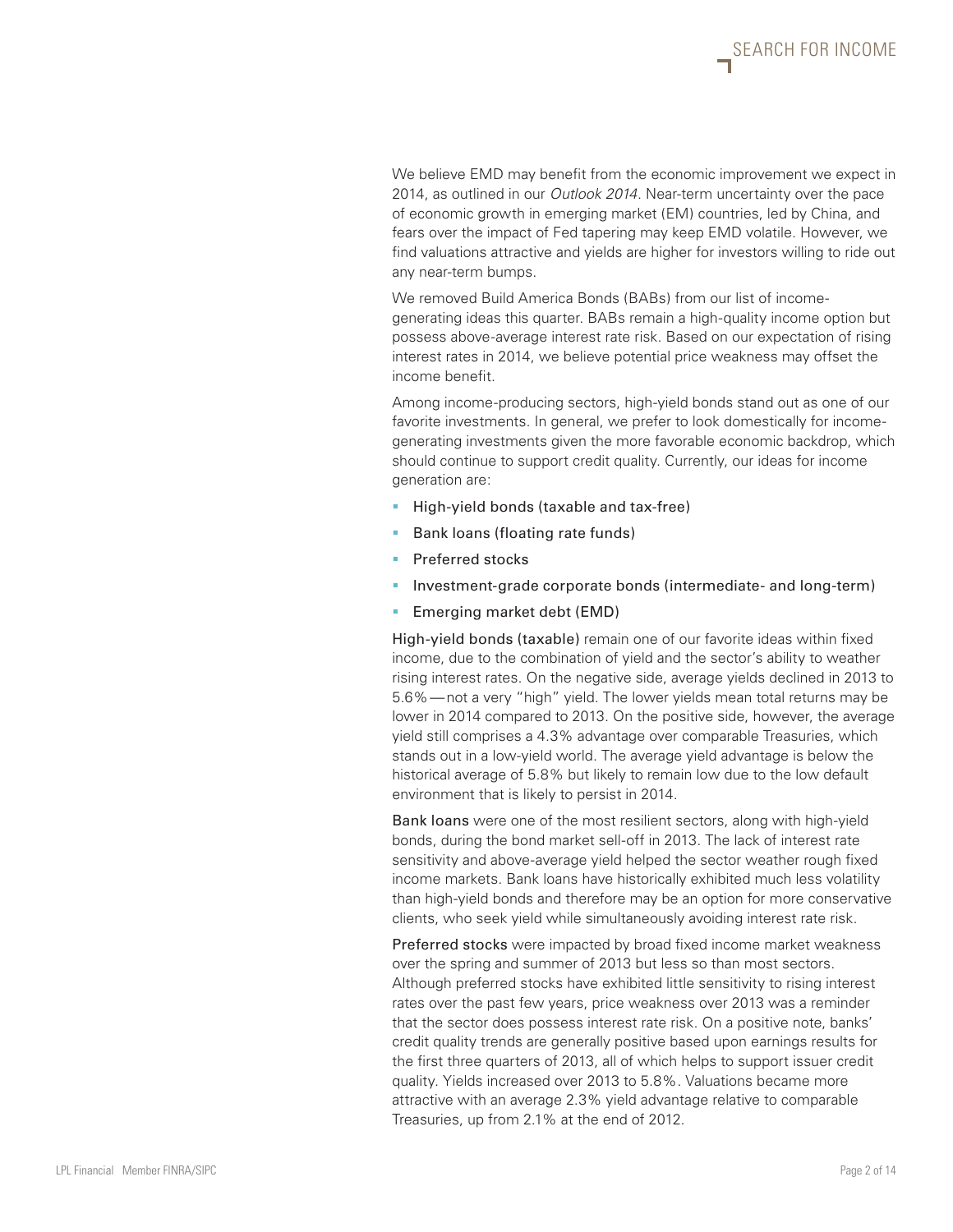Investment-grade corporate bond prices declined in 2013 but to a lesser degree than Treasury bonds. The better performance was reflected in a narrower 1.1% yield advantage over comparable maturity Treasury bonds compared to a 1.4% advantage at the start of 2013. Investment-grade corporate bonds remain an income-producing option among high-quality domestic bonds, especially considering the low yields on other high-grade bond sectors, such as Treasuries and mortgage-backed securities (MBS). The high-quality nature of investment-grade corporate bonds makes them more sensitive to rising interest rates, as illustrated during the bond market pullback of 2013.

Emerging market debt. The combination of better valuations and our expectation of accelerating global economic growth maintain EMD as an attractive income option. We believe risks are much better balanced now and the prospects of improving economic growth may make EMD prices more resilient to rising interest rates. Average yields increased by 0.7% in 2013, according to the JPMorgan Emerging Market Bond Index. The average yield advantage of EMD to Treasuries increased to 3.4% at the end of 2013, up from 2.5% at the start of last year.

Another strategy to consider would be the income-focused theme in Model Wealth Portfolios (MWP), which combines multiple asset classes and sectors. The goals of these portfolios are to seek excess total return and, secondarily, to pursue higher overall yields than the LPL Financial Research blended benchmarks.

# Favorite Sector/Asset Class Ideas

#### **High-Yield Bonds (Taxable and Tax-Free): Our Preferred Asset Class Within Fixed Income**

High-yield is an obvious asset class for income-seeking investors to consider. High-yield bond prices actually managed price gains in 2013 bucking the trend of lower high-quality bond prices. Although yields declined in 2013, average yields still provide a notable advantage over Treasuries and combined with still-strong credit quality make the sector one of the more attractive income vehicles for investors.

In 2013, high-yield bonds once again delivered on its traditional role as one of the more defensive sectors against rising interest rates. Lower-rated bonds shrugged off the rise in interest rates and outperformed higherquality bonds. The Barclays High-Yield Bond Index finished 2013 with an impressive 7.4% total return compared to a 2.0% average loss for highquality bonds as measured by the Barclays Aggregate Bond Index.

The average yield advantage, or spread, of high-yield bonds to Treasuries contracted to 4.3% by January 14, 2013, down from a 5.5% yield spread at the start of 2013 and below the historical average [Figure 2].

We believe the current yield spread on high-yield bonds is a reflection of a low default environment [Figure 3]. The global high-yield default rate decreased to 2.6% in 2013 from 2.8% based upon the number of issuers. On a dollar volume basis, the default rate declined to 1.0% illustrating how



2 High-Yield Bond Valuations Are Slightly Expensive

The Barclays High-Yield Bond Index is an unmanaged index and cannot be invested into directly. The returns do not reflect fees, sales charges or expenses. Index performance is not indicative of any particular investment. Past performance is no guarantee of future results.

Source: LPL Financial Research, Barclays, Bloomberg 12/31/13

91 93 95 97 99 01 03 05 07 09 11 13 14

High-yield spread is the yield differential between the average yield of high-yield bonds and the average yield of comparable maturity Treasury bonds.

No strategy assures success or protects against loss.

Bonds are subject to market and interest rate risk if sold prior to maturity. Bond values will decline as interest rates rise and are subject to availability and change in price.

High-yield/junk bonds are not investment-grade securities, involve substantial risks, and generally should be part of the diversified portfolio of sophisticated investors.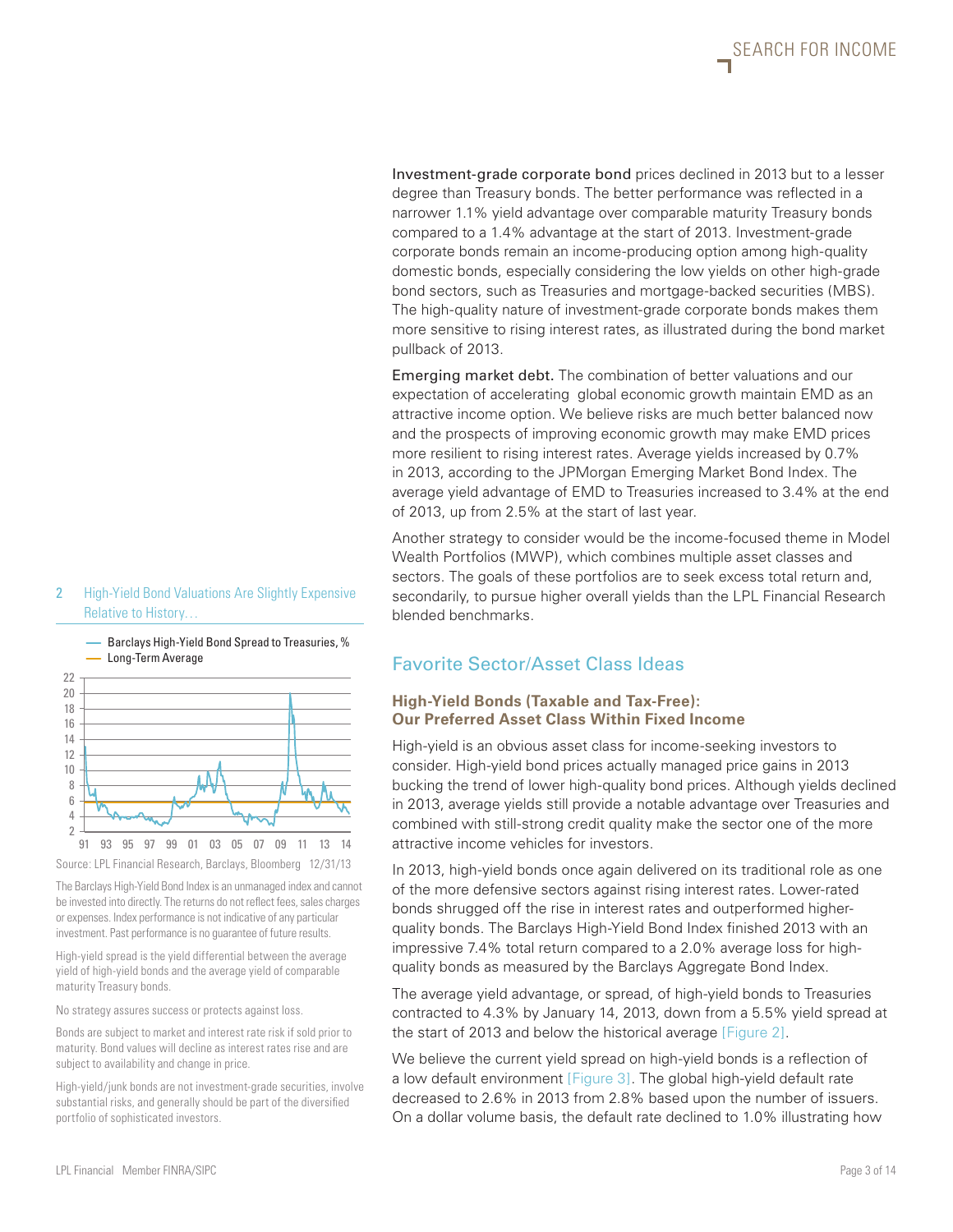#### 3 …But the Average Yield Advantage of High-Yield Bonds Reflected Low Defaults



#### Source: LPL Financial Research, Barclays, Moody's 12/31/13

#### 4 Yields Stood Out in a Low-Yield World



High-yield spread is the yield differential between the average yield of high-yield bonds and the average yield of comparable maturity Treasury bonds.

An investment in Exchange Traded Product (ETP), structured as a mutual fund or unit investment trust, involves the risk of losing money and should be considered as part of an overall program, not a complete investment program. An investment in ETPs involves additional risks such as not diversified, price volatility, competitive industry pressure, international political and economic developments, possible trading halts, and index tracking errors.

An increase in interest rates may cause the price of bonds and bond mutual funds to decline.

Municipal bonds are subject to availability, price, and to market and interest rate risk if sold prior to maturity. Bond values will decline as interest rate rise. Interest income may be subject to the alternative minimum tax. Federally tax-free but other state and local taxes may apply.

#### Important Notes:

Please note while many municipal bonds may remain suitable investments, when longer-term interest rates increase, some municipalities may be forced to roll over retiring debt at higher rates, which could lead to financial distress in municipalities.

If long-term rates rise, selling pressure may subject funds and ETPs to greater volatility and unanticipated losses.

rare defaults have been. Moody's Investor Service has forecast that it will remain low in 2014, with a forecast of 2.3% by the end of 2014.

We find Moody's default forecast reasonable, given the tremendous amount of debt that high-yield companies have refinanced. High-yield issuers have taken advantage of low interest rates, and very few high-yield bonds mature over the coming 12 months.

The average yield of high-yield bonds remains low by historical comparison but must be put in the context of what still is a low-yield environment and a notable advantage to Treasuries [Figure 4]. On a percentage basis, the average yield of high-yield bonds is down substantially from recent peaks but still nearly double that of pre-recession levels. We believe the sector still stands out in a low-yield world given the low level of Treasury yields and other competing fixed income investments.

For diversification purposes and to reduce individual security risk, LPL Financial Research strongly recommends investors use a mutual fund or ETP (exchange-traded product) for exposure to this asset class.

Investors, regardless of tax bracket, may wish to consider municipal (taxfree) high-yield bonds. The average yield of tax-free high-yield bonds is 6.7%, according to the Barclays High-Yield Municipal Index (as of 1/14/14), higher than that of the taxable high-yield market. The average yield advantage of high-yield municipal bonds to AAA-rated municipal bonds is 3.0%, in line with the four-year average but a notable yield advantage. The greater yield is not without risks. Municipal high-yield bonds have longer maturities and therefore tend to be more interest rate sensitive than their taxable counterparts, a risk worth noting should interest rates continue to rise. Interest rate sensitivity was one of the primary drivers of high-yield municipal bond weakness in 2013.

Credit quality trends, like that of the taxable market, are largely supportive of the sector in our view. According to the Municipal Securities Rulemaking Board (MSRB) and Municipal Market Advisors data, the number of defaulted municipal issuers fell by almost half in 2013, the fourth consecutive year of declines. In general, municipal defaults that have occurred remain concentrated in the most speculative sectors, with the vast majority coming from issuers that did not have any rating at all.

Please be aware that the vast majority of tax-free high-yield funds generate income that is subject to AMT (alternative minimum tax). Again, we recommend investors use a fund to gain exposure. Please contact fund or ETP companies directly to obtain a copy of the prospectus for the percentage of income subject to AMT.

# **Floating Rate Bank Loans: More Conservative Approach to High Yield**

Companies rated below investment grade issue loans via banks (hence the name "bank loans") for their short-term funding needs. Most bank loans are senior secured debt, as the companies generally pledge specific tangible assets for the loan, ranking them above traditional bonds and equities in a corporation's capital structure. These securities typically pay a higher yield than short-term securities (generally 2.5–4.0% above Libor,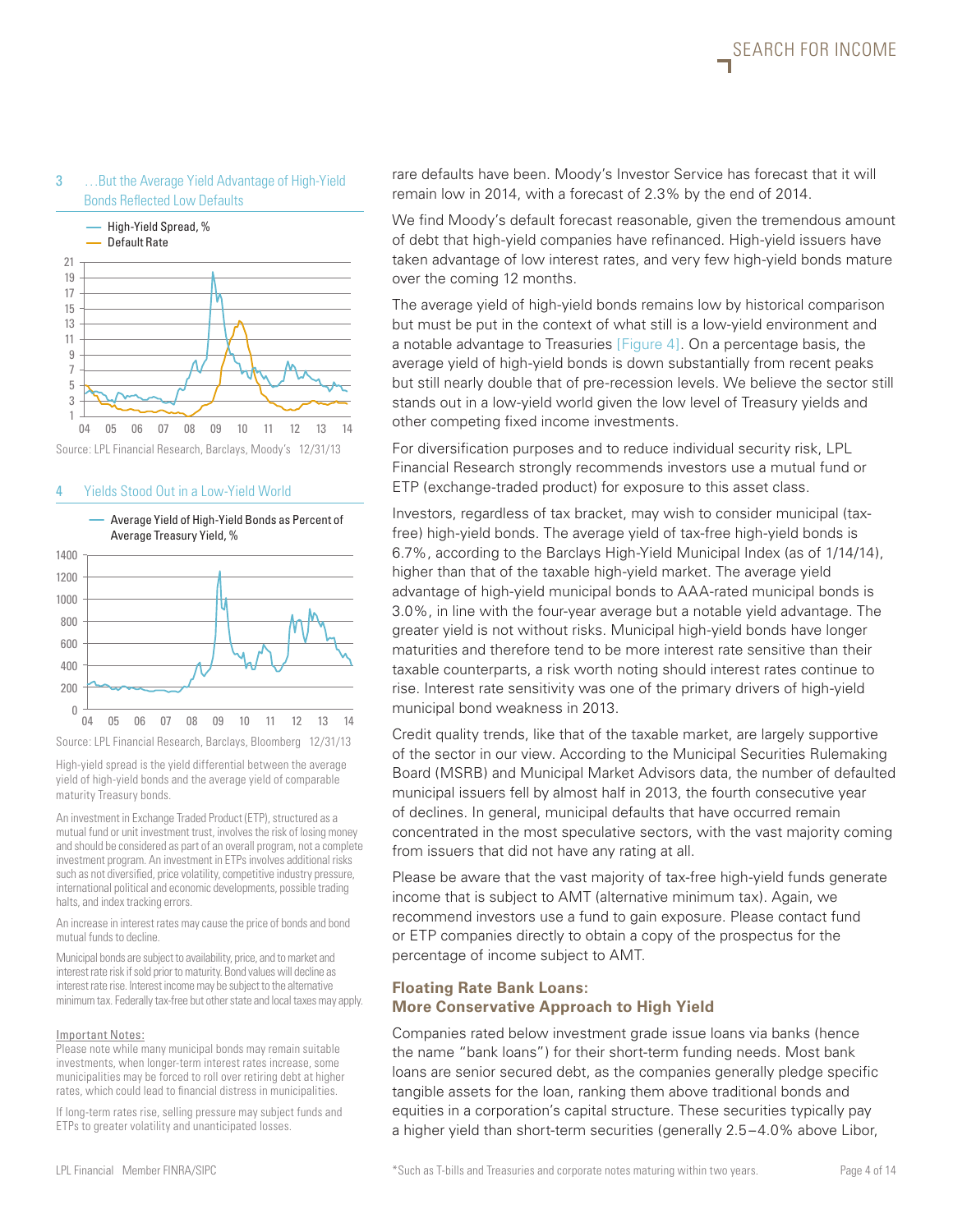SEARCH FOR INCOME

Floating rate bank loans are loans issued by below investmentgrade companies for short-term funding purposes with higher yield than short-term debt and involve interest rate risk, credit and default risk, market and liquidity risk.

#### 5 The Yield Disparity Between Bank Loans and High-Yield Bonds Has Been Relatively Modest



Source: LPL Financial Research, S&P Leveraged Loan Index, Barclays High-Yield Index 12/31/13 03 04 05 06 07 08 09 10 11 12 13 14 -1

 $\overline{0}$ 

All indices mentioned above are unmanaged and cannot be invested into directly. The returns do not reflect fees, sales charges or expenses. Index performance is not indicative of any particular investment. Past performance is no guarantee of future results.

High-yield/junk bonds are not investment-grade securities, involve substantial risks, and generally should be part of the diversified portfolio of sophisticated investors.

Preferred stock investing involves risk, which may include loss of principal.

the London Interbank Offered Rate) and seek to provide protection against rising interest rates since the interest rate on bank loans adjusts at regular intervals to reflect changes in a short-term rate (usually 3-month Libor). Unlike traditional fixed-rate bonds, where rising interest rates hurt their prices, when rates rise, bank loans pay a higher rate and their prices do not necessarily fall.

Bank loans have re-emerged as an income alternative as investors balance the need for income generation with interest rate risk. Bank loans were one of the least impacted sectors during the bond market sell-off of 2013 due to their lack of interest rate sensitivity. Along with an above-average yield, the sector managed to weather rough fixed income markets well.

The yield differential between bank loans and high-yield bonds continues to hover near 1%, a relatively modest yield discount compared to history [Figure 5]. Bank loans have historically exhibited much less volatility than high-yield bonds and therefore may be an option for more conservative clients. Given the possibility of higher interest rates, bank loans can still play a role for investors seeking yield while trying to avoid interest rate risk.

Like high-yield bonds, credit quality metrics for bank loans are good, and defaults remain well below the historical average. Moody's forecasts a low default rate through 2014, a forecast we agree with given our outlook for improving growth that has traditionally been good for corporate debt obligations like bank loans.

# **Preferred Stocks: Shrinking Market With Attractive Yields**

Preferred stocks are fixed income securities and income-seeking investors may want to consider the asset class. Preferred stocks, which are primarily issued by financial companies, were not immune to fixed income market weakness and witnessed lower prices during the bond market pullback.

Although 2013 was a challenging year with modest losses for preferred investors, we still believe the sector can be used as an income generator in today's fixed income environment. Preferred stock prices held up better than most fixed income sectors against rising interest rates in 2013. The financial sector, which comprises roughly 80% of all preferred issuers, benefited from an improving economy and exhibited stronger credit quality. We believe the above-average income coupled with gradually improving bank credit quality still make preferred securities a good income vehicle.

Average yields of preferred stocks increased to 5.8% from 5.2% at the start of 2013. The average yield advantage to Treasuries increased modestly to 2.3% from 2.1% over last year and remains slightly above the 10-year average of 2.0%. We find this yield advantage attractive given the still low-yield environment. Due to the varied nature of the preferred market, the yield advantage to comparable Treasuries may vary depending on the specific investment product.

The tailwind of a shrinking preferred supply faded over 2013, but the market still shrank overall according to Bank of America Merrill Lynch Index data. Issuers have largely adapted to regulatory changes likely to affect the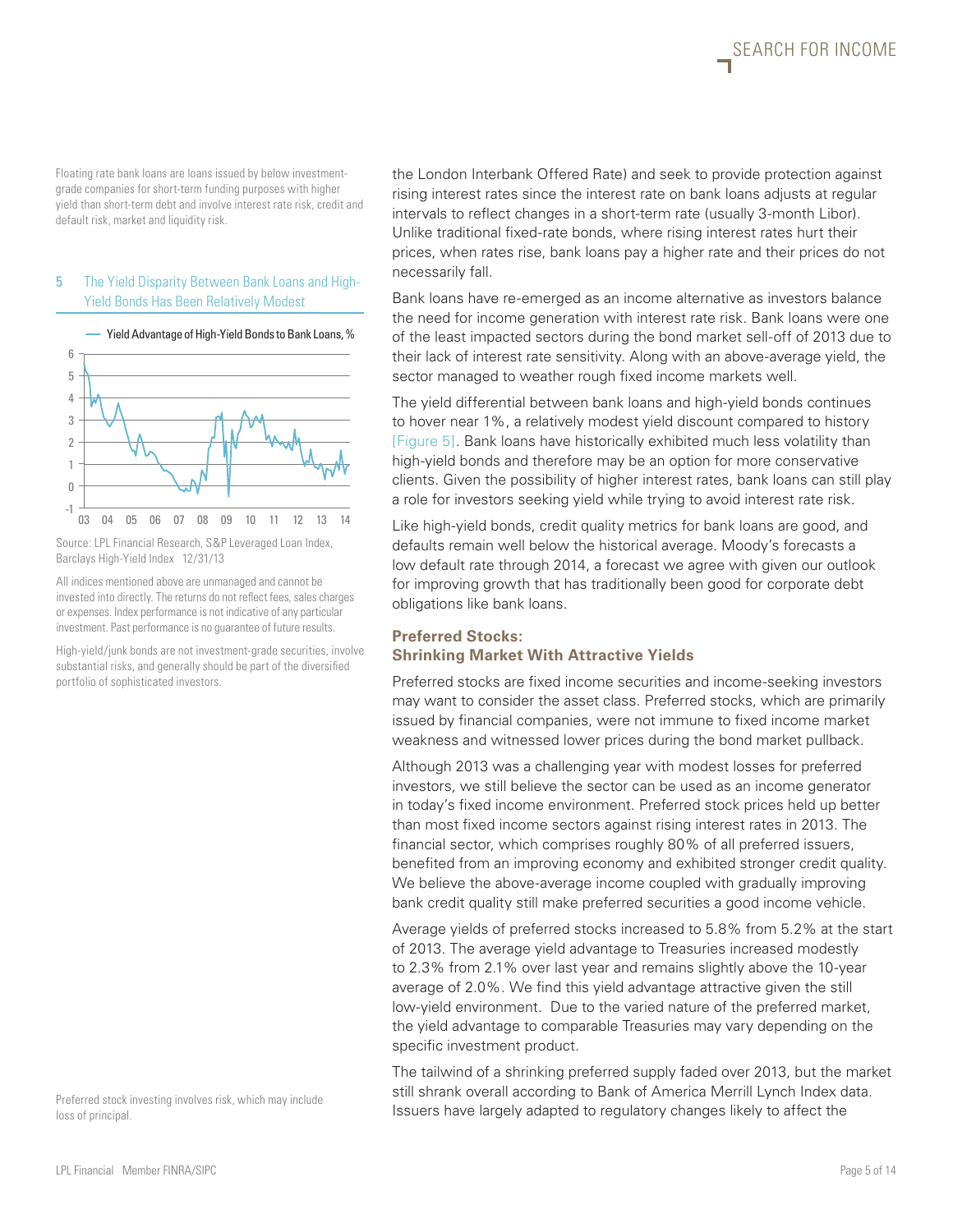#### 6 Average Corporate Bond Yields Remain Above 3% but Remained Near Historic Lows



Source: LPL Financial Research, Barclays, Bloomberg 12/31/13

The Barclays Corporate Bond Index is an unmanaged index and cannot be invested into directly. The returns do not reflect fees, sales charges or expenses. Index performance is not indicative of any particular investment. Past performance is no guarantee of future results.

#### 7 Corporate Bond Yield Spreads Were Just Below the Historical Average



Corporate bonds are considered higher risk than government bonds but normally offer a higher yield and are subject to market, interest rate and credit risk as well as additional risks based on the quality of issuer coupon rate, price, yield, maturity, and redemption features.

Please note regardless of credit quality, longer duration fixed income corporate bonds could potentially suffer market losses associated with a rapid, uncontrolled increase in interest rates

Government bonds and Treasury bills are guaranteed by the U.S. government as to the timely payment of principal and interest and, if held to maturity, offer a fixed rate of return and fixed principal value. However, the value of a fund shares is not guaranteed and will fluctuate.

The risks associated with investment-grade corporate bonds are considered significantly higher than those associated with firstclass government bonds. The difference between rates for firstclass government bonds and investment-grade bonds is called investment-grade spread. The range of this spread is an indicator of the market's belief in the stability of the economy.

market between now and 2015. However, net issuance remains negligible and may help support the sector in 2014 by keeping supply limited.

The sector exhibited good resiliency over bouts of rising interest rates over the past three years, but 2013 price weakness served as a reminder to investors. Since preferred stocks are perpetual, meaning they have extremely long 30- to 50-year maturities, they possess interest rate sensitivity. The yield advantage to Treasuries will help offset higher interest rate risk, but investors need to be aware of this risk.

### **Investment-Grade Corporate Bonds: Historically Stable in a Slow-Growth Environment**

Investment-grade corporate bond yields remain low by historical comparison but the asset class continues to remain an income-producing option for investors seeking higher-quality bonds [Figure 6]. The average yield of investment-grade corporate bonds increased over 2013 to 3.3% from 2.7% at the end of 2012. For some investors, such yield levels may not be exciting, but yields vary depending on the specific investment used. We believe investment-grade corporate bonds can still be used as an incomeproducing option in fixed income markets, considering historically low Treasury and MBS yields. Among higher-quality bond options, investmentgrade corporate bonds provide a better combination of yield for a given level of interest rate risk.

As of January 15, 2014, the average investment-grade corporate bond yield spread to Treasuries was 1.1%, just below the historical average of 1.3% but a notable advantage over Treasuries [Figure 7]. The yield spread contracted over 2013 as investors sought higher yielding investments to buffer against price declines associated with rising interest rates.

Corporate credit quality metrics plateaued in mid-2012 but remain stable and provide a firm underpinning. Improving economic growth allows for steady corporate credit quality and does not necessarily turn into a threat for bondholders. Good credit quality was another factor that drew investors to the sector.

### **Emerging Market Debt: Benefited From Emerging Markets Growth**

Emerging market debt endured a volatile 2013 and was among the laggard fixed income sectors. EMD showed signs of stabilizing late in the year as investors took note of higher yields and more attractive valuations. Concerns over the pace of EM economic growth, including that of China, continue to linger over EMD, as do fears about what impact a reduction in the pace of Fed bond purchases-tapering- will have on EMD markets, which can be sensitive to reduced liquidity.

We expect EMD performance to potentially improve in 2014 based on higher yields, more attractive valuations, and our above-consensus economic growth forecast that should alleviate EM economic growth concerns. Economic growth worries as well as Fed tapering fears may lead to bouts of volatility early in 2014 and rising interest rates will likely pose a headwind. Still, with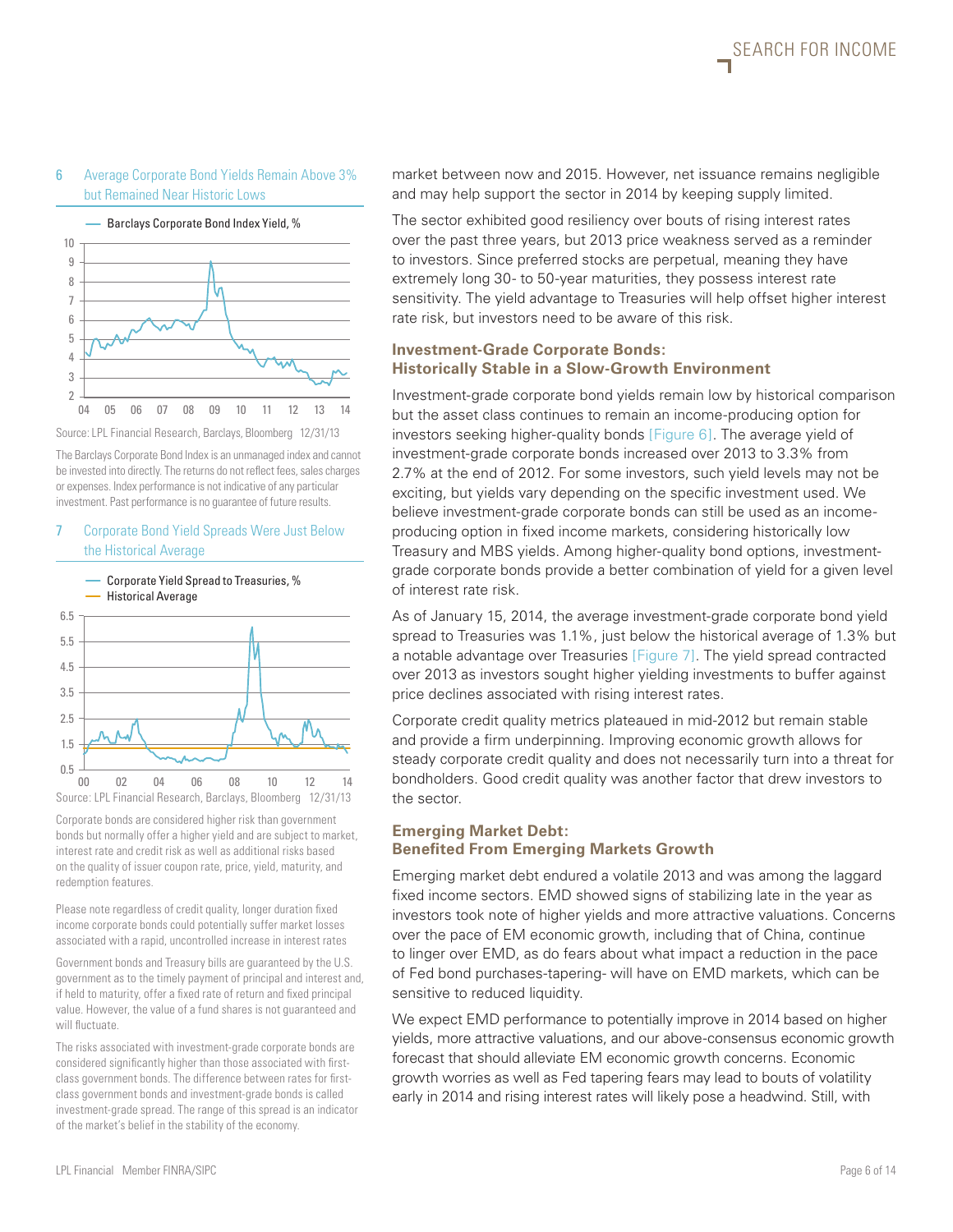SEARCH FOR INCOME

International and emerging market investing involves special risks such as currency fluctuation and political instability and may not be suitable for all investors.

Significant upward pressure on domestic interest rates rates and a corresponding widening of credit spread could negatively impact the market price of emerging debt markets.

#### 8 EMD Yield Spreads Increased in 2013 Making Valuations More Attractive



Source: LPL Financial Research, JP Morgan, Bloomberg 12/31/13

The JP Morgan Global Emerging Market Bond Index is an unmanaged index, which cannot be invested into directly. The returns do not reflect fees, sales charges or expenses. Index performance is not indicative of any particular investment. Past performance is no guarantee of future results.

better valuations and fundamental improvement we expect indicated that EMD can still be used for income-seeking and total-return oriented investors.

The average yield advantage of EMD increased to 3.3% above comparable Treasuries over 2013 from 2.5% at the start of the year, according to the JPMorgan Emerging Market Bond Index [Figure 8]. We find that level fair to attractive given near-term challenges and bouts of volatility may be used as buying opportunities. In 2013, yield spreads increased to 3.8% on two occasions and were met with strong demand. Given the narrowing in high-yield bond spreads over 2013, an increase in EMD yield spreads to close to 4.0% makes EMD a compelling alternative despite its greater interest rate sensitivity.

On a longer-term basis, we believe the fundamentals underpinning EMD remain intact and that growth may exceed that of developed nations. Faster growth dynamics relative to their developed country counterparts should help support credit quality over a longer horizon.  $\blacksquare$ 

# Implementation

#### **Model Wealth Portfolios (MWP) – Income Focused**

In this publication, we highlight our favorite individual sector and asset class ideas for income. However, with Model Wealth Portfolios (MWP), LPL Financial Research combines multiple asset classes and sectors to create a complete portfolio that seeks excess return.

Within these Income Focused Models, we modify our asset allocation models to increase their income-generating ability. Fund selection is focused on identifying those mutual funds that have historically performed very well with a good portion of their performance coming from income. The following table highlights actual portfolio performance and relevant statistics of MWP Income Focused Models.

#### Income Focused MWP performance data will be forthcoming.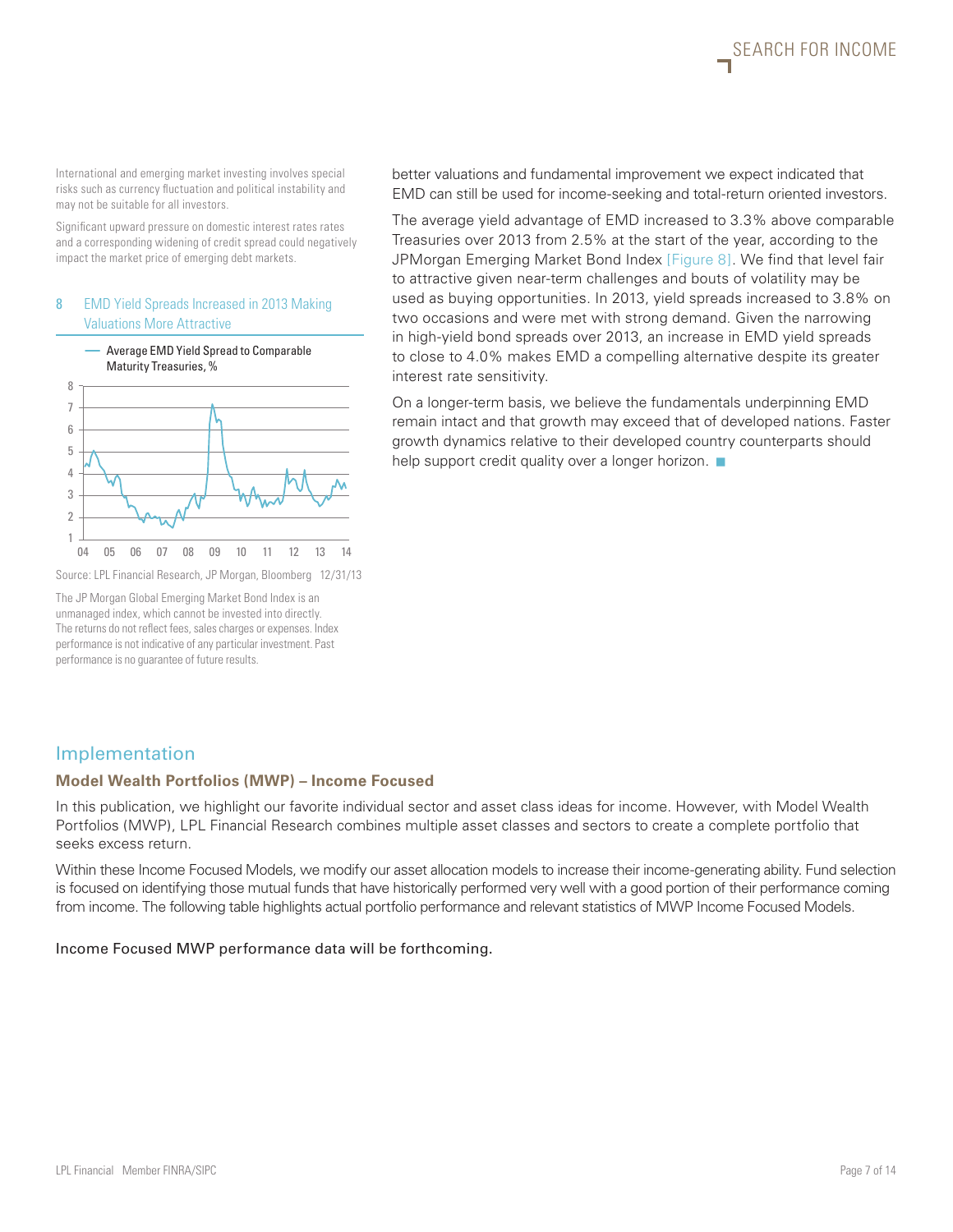

#### Income Focused Model Wealth Portfolio Mutual Funds

|                                         |              |         |        | $10 -$ | Since     | Inception | Gross<br>Expense | $30 - Day$<br>SEC |                                   |
|-----------------------------------------|--------------|---------|--------|--------|-----------|-----------|------------------|-------------------|-----------------------------------|
| Name                                    | Ticker       | 1-Year  | 5-Year | Year   | Inception | Date      | Ratio            | Yield             | Web Address                       |
| AllianzGI NFJ Dividend Value P          | <b>ADJPX</b> | 29.07   | 14.34  | N/A    | 6.71      | 7/7/08    | 0.81             | 2.89              | www.allianzinvestors.com          |
| Baron Asset Instl                       | <b>BARIX</b> | 39.25   | N/A    | N/A    | 20.56     | 5/29/09   | 1.06             | 0.00              | www.baronfunds.com                |
| Delaware High-Yield Opportunities In    | <b>DHOIX</b> | 9.09    | 18.11  | 8.79   | 7.91      | 12/30/96  | 0.86             | 4.78              | www.delawareinvestments.com       |
| Eaton Vance National Municipal Income I | <b>EIHMX</b> | $-7.13$ | 10.58  | 3.56   | 4.58      | 7/1/99    | 0.53             | 5.04              | www.eatonvance.com                |
| MainStay Epoch Global Equity Yield I    | <b>EPSYX</b> | 23.94   | 14.81  | N/A    | 7.87      | 12/27/05  | 0.88             | 2.83              | www.mainstayinvestments.com       |
| Pioneer Global High Yield Y             | <b>GHYYX</b> | 5.07    | 18.42  | N/A    | 7.04      | 12/27/05  | 0.80             | 7.51              | www.pioneerinvestments.com        |
| Harbor Capital Appreciation Instl       | <b>HACAX</b> | 37.66   | 20.47  | 8.61   | 11.53     | 12/29/87  | 0.68             | 0.08              | www.harborfunds.com               |
| Loomis Sayles Growth Y                  | LSGRX        | 35.36   | 19.96  | 6.62   | 7.61      | 5/16/91   | 0.82             | 0.30              | NGAM.natixis.com                  |
| Oppenheimer SteelPath MLP Select 40 Y   | <b>MLPTX</b> | 22.93   | N/A    | N/A    | 12.45     | 3/30/10   | 0.88             | 5.75              | www.oppenheimerfunds.com          |
| Nuveen High Yield Municipal Bond I      | <b>NHMRX</b> | $-4.52$ | 13.85  | 3.59   | 4.66      | 6/7/99    | 0.65             | 6.86              | www.nuveen.com                    |
| JPMorgan Mortgage-Backed Securities Sel | <b>OMBIX</b> | $-0.66$ | 6.76   | 5.43   | 6.31      | 8/18/00   | 0.74             | 3.00              | www.jpmorgan.com                  |
| Oppenheimer Senior Floating Rate Y      | <b>OOSYX</b> | 6.70    | 14.21  | N/A    | 5.23      | 11/28/05  | 0.93             | 4.30              | www.oppenheimerfunds.com          |
| <b>Principal Preferred Securities P</b> | <b>PPSPX</b> | 1.61    | N/A    | N/A    | 6.82      | 9/27/10   | 0.85             | 5.68              | www.principal.com                 |
| Royce Dividend Value Invmt              | <b>RDVIX</b> | 31.23   | 21.53  | N/A    | 9.67      | 9/14/07   | 1.22             | 1.05              | www.roycefunds.com                |
| Thornburg Investment Income Builder I   | <b>TIBIX</b> | 16.85   | 15.47  | 9.85   | 10.33     | 11/3/03   | 1.12             | 4.07              | www.thornburg.com                 |
| Wells Fargo Advantage S/T Hi Yld Bd Adm | <b>WDHYX</b> | 3.75    | N/A    | N/A    | 4.99      | 7/30/10   | 0.88             | 2.19              | www.wellsfargo.com/advantagefunds |

Source: LPL Financial Research, Morningstar Direct 12/31/13

30-day yield: The fund's 30-day yield is based on yield to maturity of a fund's investments over a 30-day period and not on the dividends paid by the fund, which may differ.

Gross expense ratio: The gross expense ratio is the fund's total annual operating expense ratio. It is gross of any fee waivers or expense reimbursements.

The performance data quoted represents past performance. Past performance is not an indicator of future results. Investment return and principal value will fluctuate so that an investor's shares, when redeemed, may be worth more or less than their original cost. Current performance may be lower or higher than the performance information quoted. To obtain current month-end performance information, please refer to the manager's websites displayed in the table above.

The performance data quoted reflects the reinvestment of dividends and capital gains, is net of expenses and reflects the maximum advisory fee of 2.5%. The volatility of the benchmark used to compare performance is materially different from that of the portfolio.

# Income Focused Model Wealth Portfolio Weights (as of 12/31/13)

| Name                                     | Ticker       | <b>LPL</b> Financial<br><b>Statement Asset Class</b> | Aggressive<br>Growth | Growth  | Growth w/<br>Income | $lncome$ w/<br>Moderate<br>Growth | Income<br>w/ Capital<br>Preservation |
|------------------------------------------|--------------|------------------------------------------------------|----------------------|---------|---------------------|-----------------------------------|--------------------------------------|
| AllianzGI NFJ Dividend Value P           | ADJPX        | Large Value                                          | 18.0%                | 14.0%   | 13.0%               | 9.0%                              | 0.0%                                 |
| <b>Baron Asset Instl</b>                 | <b>BARIX</b> | Mid Growth                                           | 6.0%                 | 5.0%    | 5.0%                | 0.0%                              | 0.0%                                 |
| Delaware High-Yield Opportunities In     | <b>DHOIX</b> | <b>High-Yield Bond</b>                               | $0.0\%$              | 6.5%    | 8.0%                | 9.0%                              | 10.5%                                |
| Eaton Vance National Municipal Income I  | <b>EIHMX</b> | Long-Term Municipal Bond                             | 0.0%                 | $0.0\%$ | $0.0\%$             | 4.0%                              | 4.0%                                 |
| MainStay Epoch Global Equity Yield I     | <b>EPSYX</b> | <b>Global Stock</b>                                  | 10.0%                | 9.0%    | 8.0%                | 5.0%                              | 0.0%                                 |
| Pioneer Global High Yield Y              | <b>GHYYX</b> | High-Yield Bond                                      | 0.0%                 | 4.0%    | $0.0\%$             | 0.0%                              | 5.0%                                 |
| <b>Harbor Capital Appreciation Instl</b> | <b>HACAX</b> | Large Growth                                         | 21.5%                | 15.0%   | 11.5%               | 6.0%                              | 4.0%                                 |
| Loomis Sayles Growth Y                   | LSGRX        | Large Growth                                         | 7.5%                 | 6.0%    | $0.0\%$             | $0.0\%$                           | 0.0%                                 |
| Oppenheimer SteelPath MLP Select 40 Y    | <b>MLPTX</b> | Sector (Energy)                                      | 10.0%                | 8.0%    | 7.0%                | 6.0%                              | 5.0%                                 |
| Nuveen High Yield Municipal Bond I       | <b>NHMRX</b> | Tax-Free High-Yield Bond                             | 0.0%                 | 2.0%    | 3.0%                | 9.0%                              | 12.0%                                |
| JPMorgan Mortgage-Backed Securities Sel  | <b>OMBIX</b> | Mortgage-Backed Securities                           | 0.0%                 | 0.0%    | 9.0%                | 15.0%                             | 20.0%                                |
| Oppenheimer Senior Floating Rate Y       | <b>OOSYX</b> | <b>Bank Loans</b>                                    | 0.0%                 | 5.0%    | 10.0%               | 12.0%                             | 11.5%                                |
| <b>Principal Preferred Securities P</b>  | <b>PPSPX</b> | <b>Preferred Securities</b>                          | 0.0%                 | 4.0%    | 6.0%                | 8.0%                              | 10.0%                                |
| Royce Dividend Value Invmt               | <b>RDVIX</b> | Small Value                                          | 11.0%                | 10.5%   | 5.0%                | 4.0%                              | 3.0%                                 |
| Thornburg Investment Income Builder I    | <b>TIBIX</b> | <b>Balanced</b>                                      | 11.0%                | 6.0%    | 5.0%                | $0.0\%$                           | $0.0\%$                              |
| Wells Fargo Advantage S/T Hi Yld Bd Adm  | WDHYX        | High-Yield Bond                                      | 0.0%                 | $0.0\%$ | 5.0%                | 8.0%                              | 11.0%                                |
| Cash*                                    | CASH         | CASH                                                 | 5.0%                 | 5.0%    | 4.5%                | 5.0%                              | 4.0%                                 |
| <b>TOTAL</b>                             |              |                                                      | 100.0%               | 100.0%  | 100.0%              | 100.0%                            | 100.0%                               |

Source: LPL Financial Research 12/31/13

\* The cash portion of this portfolio is represented by money market instruments.

LPL Financial Member FINRA/SIPC Page 8 of 14 Please refer to pages 13–14 for index descriptions and investment objectives.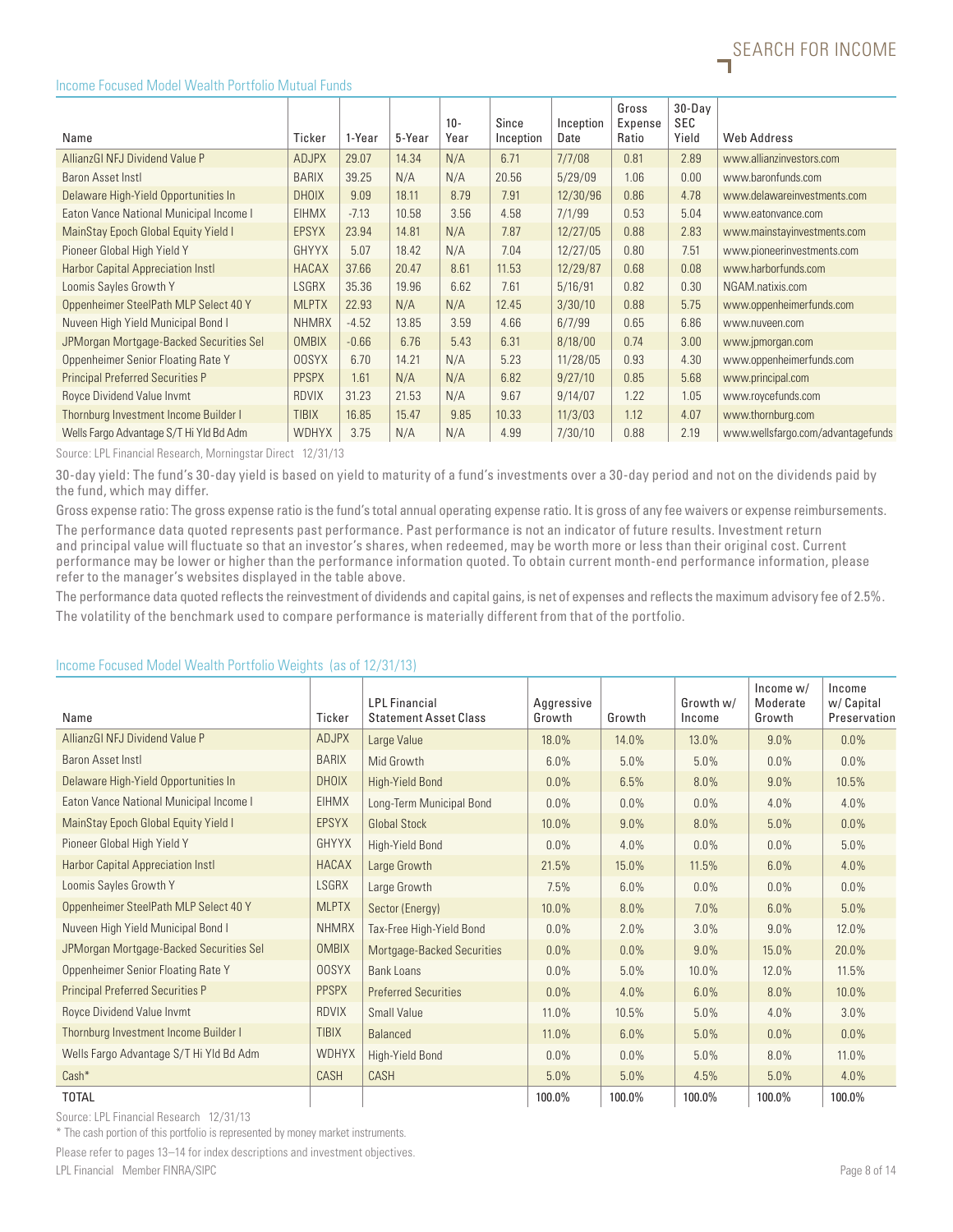#### **Mutual Fund and ETP Income Producing Ideas**

The following list comprises our suggestions for mutual funds and ETPs that provide exposure to the income-producing sectors we have outlined in this report.

| Name                                     | Ticker       | 1-Year | 5-Year | 10-Year | Since<br>Inception | Inception<br>Date | Gross Exp.<br>Ratio | $30 - Dav$<br><b>SEC Yield</b> |
|------------------------------------------|--------------|--------|--------|---------|--------------------|-------------------|---------------------|--------------------------------|
| Artio Global High Income I               | <b>JHYIX</b> | 9.77   | 17.20  | 8.63    | 10.16              | 1/30/03           | 0.74                | 0.53                           |
| MainStay High-Yield Corporate Bond I     | <b>MHYIX</b> | 6.35   | 15.44  | N/A     | 7.64               | 1/2/04            | 0.75                | 4.50                           |
| Pioneer Global High-Yield Y              | GHYYX        | 5.07   | 18.42  | N/A     | 7.04               | 12/27/05          | 0.80                | 7.51                           |
| Hotchkis and Wiley High-Yield A          | <b>HWHAX</b> | 8.46   | N/A    | N/A     | 14.43              | 5/29/09           | 1.00                | 5.58                           |
| PIMCO High-Yield P                       | PHLPX        | 5.67   | 15.59  | N/A     | 7.94               | 4/30/08           | 0.65                | 3.93                           |
| Delaware High-Yield Opportunities A      | <b>DHOAX</b> | 8.66   | 17.74  | 8.46    | 7.59               | 12/30/96          | 1.11                | 4.33                           |
| Pax World High-Yield Bond Individual Inv | <b>PAXHX</b> | 6.91   | 13.61  | 7.02    | 6.19               | 10/8/99           | 0.98                | 4.65                           |
| BlackRock High-Yield Bond Instl          | <b>BHYIX</b> | 9.29   | 19.03  | 8.73    | 8.15               | 11/19/98          | 0.64                | 5.25                           |
| Wells Fargo Advantage S/T Hi Yld Bd Adm  | <b>WDHYX</b> | 3.75   | N/A    | N/A     | 4.99               | 7/30/10           | 0.88                | 2.19                           |
| Fidelity Advisor High Income Advantage A | <b>FAHDX</b> | 9.99   | 20.93  | 8.43    | 9.63               | 1/5/87            | 1.02                | 3.88                           |
| Barclays Capital U.S. High-Yield Bond    |              | 7.44   | 18.93  | 8.62    | N/A                | N/A               | N/A                 | N/A                            |

#### Taxable High-Yield Bond Exposure – Mutual Funds

Source: LPL Financial Research, Morningstar Direct 12/31/13

#### Taxable High-Yield Bond Exposure – ETPs

| Name                                     | Ticker     | 1-<br>Year | 5-<br>Year | $10 -$<br>Year | Since<br>Inception | Inception<br>Date | Gross<br>Exp.<br>Ratio | $30 - Dav$<br>SEC<br>Yield | Mkt Ret<br>Annizd<br>1-Year | Mkt Ret<br>Annizd<br>5-Year | Mkt Ret<br>Annizd<br>10-Year | Mkt Ret<br>Annizd<br>Since<br>Incep |
|------------------------------------------|------------|------------|------------|----------------|--------------------|-------------------|------------------------|----------------------------|-----------------------------|-----------------------------|------------------------------|-------------------------------------|
| iShares iBoxx \$ High-Yield Corporate Bd | <b>HYG</b> | 5.90       | 15.01      | N/A            | 6.65               | 4/4/07            | 0.50                   | 4.86                       | 5.41                        | 12.16                       | N/A                          | 6.40                                |
| SPDR Barclays High-Yield Bond            | <b>JNK</b> | 5.89       | 16.87      | N/A            | 7.17               | 11/28/07          | 0.40                   | 5.12                       | 5.20                        | 14.56                       | N/A                          | 6.95                                |
| Barclays Capital U.S. High-Yield Bond    |            | 7.44       | 18.93      | N/A            | N/A                | N/A               | N/A                    | N/A                        | N/A                         | N/A                         | N/A                          | N/A                                 |

Source: LPL Financial Research, Morningstar Direct 12/31/13

All indices are unmanaged and cannot be invested into directly.

For the most recent month end performance please visit the respective fund's website: JHYIX: www.artiofunds.com; MHYIX: mainstayinvestments.com; GHYYX: www.pioneerinvestments.com; HWHAX: www.hwcm.com; PHLPX: www.pimco-funds.com; DHOAX: www.delawarefunds.com; PAXHX: www.paxworld.com; BHYIX: www.blackrock.com; WDHYX: www.wellsfargo.com/advantagefunds; FAHDX: www.advisor.fidelity.com; HYG: www.ishares.com; JNK: www.spdrs.com.

The performance data quoted represents past performance. Past performance is not an indicator of future results. Investment return and principal value will fluctuate so that an investor's shares, when redeemed, may be worth more or less than their original cost. Current performance may be lower or higher than the performance information quoted. To obtain current month-end performance information, please refer to the manager's websites displayed in the table above.

The performance data quoted reflects the reinvestment of dividends and capital gains, is net of expenses and does not reflect the maximum advisory fee of 2.5%. Such fee, if taken into consideration, will reduce the performance quoted above. The volatility of the benchmark used to compare performance is materially different from that of the portfolio.

30-day yield: The fund's 30-day yield is based on yield to maturity of a fund's investments over a 30-day period and not on the dividends paid by the fund, which may differ.

Gross expense ratio: The gross expense ratio is the fund's total annual operating expense ratio. It is gross of any fee waivers or expense reimbursements.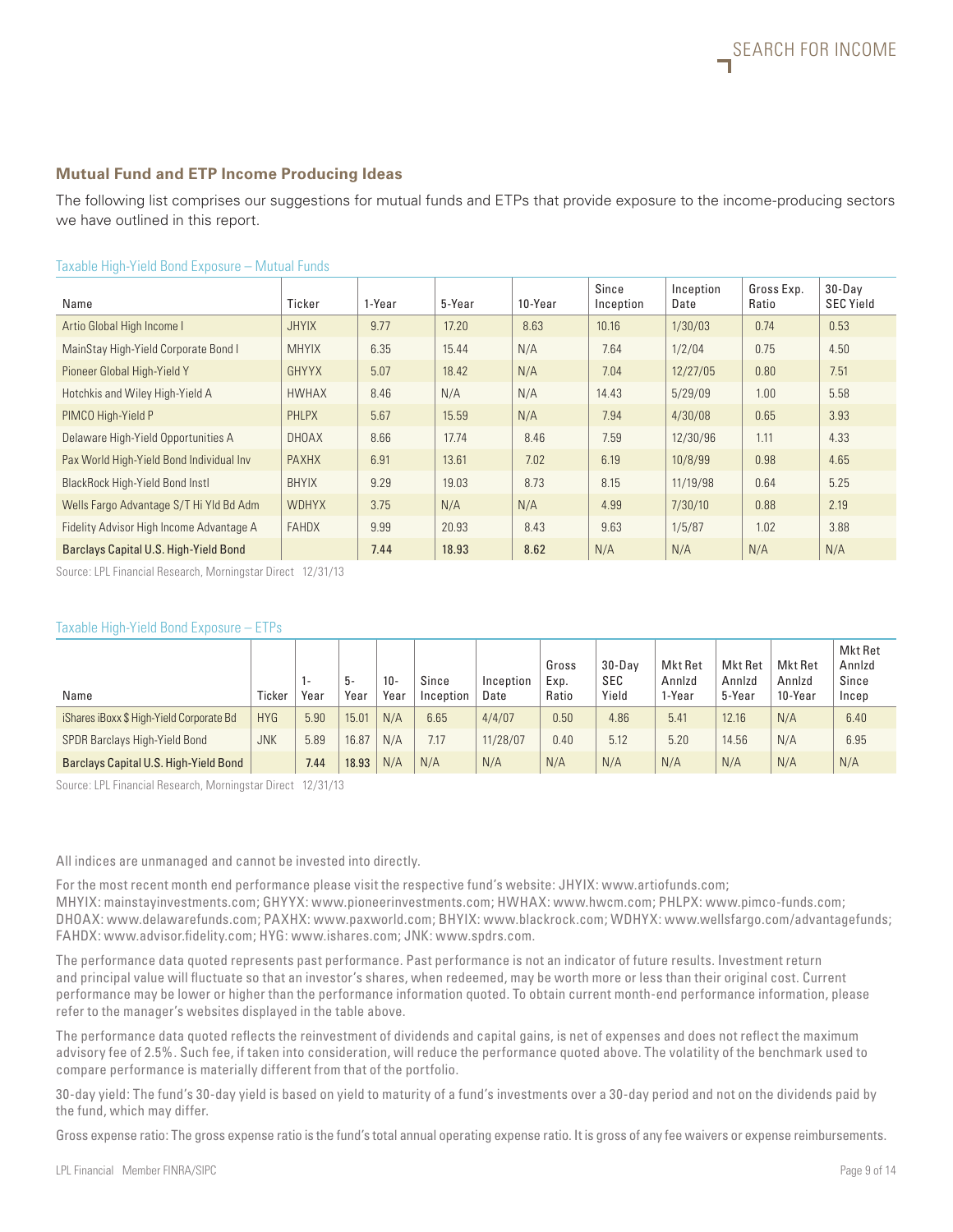

#### Tax-Free High-Yield Bond Exposure – Mutual Funds

| Name                                    | Ticker       | 1-Year  | 5-Year | 10-Year | Since<br>Inception | Inception<br>Date | Gross Exp.<br>Ratio | $30 - Dav$<br><b>SEC Yield</b> |
|-----------------------------------------|--------------|---------|--------|---------|--------------------|-------------------|---------------------|--------------------------------|
| Nuveen High-Yield Municipal Bond I      | <b>NHMRX</b> | $-4.52$ | 13.85  | 3.59    | 4.66               | 6/7/99            | 0.65                | 6.86                           |
| Franklin High-Yield Tax-Free Inc Adv    | <b>FHYVX</b> | $-6.71$ | 8.97   | N/A     | 4.00               | 1/3/06            | 0.55                | 4.73                           |
| Oppenheimer Rochester National Muni A   | ORNAX        | $-7.17$ | 13.67  | 1.57    | 3.84               | 10/1/93           | 0.99                | 7.31                           |
| Wells Fargo Advantage Interm T/AmtF Inv | <b>SIMBX</b> | $-1.68$ | 6.37   | 4.15    | 4.90               | 7/31/01           | 0.83                | 2.30                           |
| <b>Barclays High-Yield Municipal</b>    |              | $-5.51$ | 11.78  | 5.16    | N/A                | N/A               | N/A                 | N/A                            |

Source: LPL Financial Research, Morningstar Direct 12/31/13

#### Tax-Free High-Yield Bond Exposure – ETPs

| Name                                 | Ticker     | . .<br>Year | .უ-<br>Year | $10 -$<br>Year | Since<br>Inception | Inception<br>Date | Gross<br>Exp.<br>Ratio | $30 - Dav$<br><b>SEC</b><br>Yield | Mkt Ret<br>Annizd<br>1-Year | Mkt Ret<br>Annizd<br>5-Year | Mkt Ret<br>Annizd<br>10-Year | Mkt Ret<br>Annizd<br>Since<br>Incep |
|--------------------------------------|------------|-------------|-------------|----------------|--------------------|-------------------|------------------------|-----------------------------------|-----------------------------|-----------------------------|------------------------------|-------------------------------------|
| Market Vectors High-Yield Muni ETF   | <b>HYD</b> | $-8.13$     | N/A         | N/A            | 8.72               | 2/4/09            | 0.35                   | 6.03                              | $-7.23$                     | N/A                         | N/A                          | 8.01                                |
| <b>Barclays High-Yield Municipal</b> |            | $-5.51$     | N/A         | N/A            | N/A                | N/A               | N/A                    | N/A                               | N/A                         | N/A                         | N/A                          | N/A                                 |

Source: LPL Financial Research, Morningstar Direct 12/31/13

#### Emerging Market Debt Exposure – Mutual Funds

| Name                                | Ticker       | 1-Year   | 5-Year | 10-Year | Since<br>Inception | Inception<br>Date | Gross Exp.<br>Ratio | $30 - Dav$<br><b>SEC Yield</b> |
|-------------------------------------|--------------|----------|--------|---------|--------------------|-------------------|---------------------|--------------------------------|
| T. Rowe Price Emerging Markets Bond | PREMX        | $-7.19$  | 11.92  | 8.66    | 11.25              | 12/30/94          | 0.94                | 5.85                           |
| MFS Emerging Markets Debt A         | <b>MEDAX</b> | $-6.40$  | 11.36  | 8.60    | 10.94              | 3/17/98           | 1.16                | 4.27                           |
| PIMCO Emerging Local Bond P         | <b>PELPX</b> | $-11.04$ | 8.75   | N/A     | 4.92               | 5/30/08           | 1.00                | 4.61                           |
| JPM EMBI Global                     |              | $-6.58$  | 11.52  | 8.30    | N/A                | N/A               | N/A                 | N/A                            |

Source: LPL Financial Research, Morningstar Direct 12/31/13

#### Emerging Market Debt Exposure – ETPs

| Name                                     | Ticker     | Year    | ხ-<br>Year | $10 -$<br>Year | Since<br>Inception | Inception<br>Date | Gross<br>Exp.<br>Ratio | $30 - Dav$<br>SEC<br>Yield | Mkt Ret<br>Annizd<br>1-Year | Mkt Ret<br>Annizd<br>5-Year | Mkt Ret<br>Annizd<br>10-Year | Mkt Ret<br>Annizd<br>Since<br>Incep |
|------------------------------------------|------------|---------|------------|----------------|--------------------|-------------------|------------------------|----------------------------|-----------------------------|-----------------------------|------------------------------|-------------------------------------|
| PowerShares Emerging Mkts Sovereign Debt | <b>PCY</b> | $-9.74$ | 11.98      | N/A            | 6.86               | 10/11/07          | 0.50                   | 5.17                       | $-9.01$                     | 10.37                       | N/A                          | 6.65                                |
| iShares JPMorgan USD Emerg Markets Bond  | <b>EMB</b> | $-7.42$ | 10.61      | N/A            | 6.57               | 12/17/07          | 0.60                   | 4.99                       | $-6.69$                     | 9.36                        | N/A                          | 6.44                                |
| JPM EMBI Global                          |            | $-6.58$ | 11.52      | N/A            | N/A                | N/A               | N/A                    | N/A                        | N/A                         | N/A                         | N/A                          | N/A                                 |

Source: LPL Financial Research, Morningstar Direct 12/31/13

All indices are unmanaged and cannot be invested into directly.

For the most recent month end performance please visit the respective fund's website: NHMRX: www.nuveen.com; FHYVX: www.franklintempleton.com; ORNAX: www.oppenheimerfunds.com; SIMBX: www.wellsfargo.com/advantagefunds; HYD: www.vaneck.com; PREMX: www.troweprice.com; MEDAX: www.mfs.com; PELPX: www.pimco-funds.com; PCY: www.invescopowershares.com; EMB: www.ishares.com.

The performance data quoted represents past performance. Past performance is not an indicator of future results. Investment return and principal value will fluctuate so that an investor's shares, when redeemed, may be worth more or less than their original cost. Current performance may be lower or higher than the performance information quoted. To obtain current month-end performance information, please refer to the manager's websites displayed in the table above.

The performance data quoted reflects the reinvestment of dividends and capital gains, is net of expenses and does not reflect the maximum advisory fee of 2.5%. Such fee, if taken into consideration, will reduce the performance quoted above. The volatility of the benchmark used to compare performance is materially different from that of the portfolio.

30-day yield: The fund's 30-day yield is based on yield to maturity of a fund's investments over a 30-day period and not on the dividends paid by the fund, which may differ.

Gross expense ratio: The gross expense ratio is the fund's total annual operating expense ratio. It is gross of any fee waivers or expense reimbursements.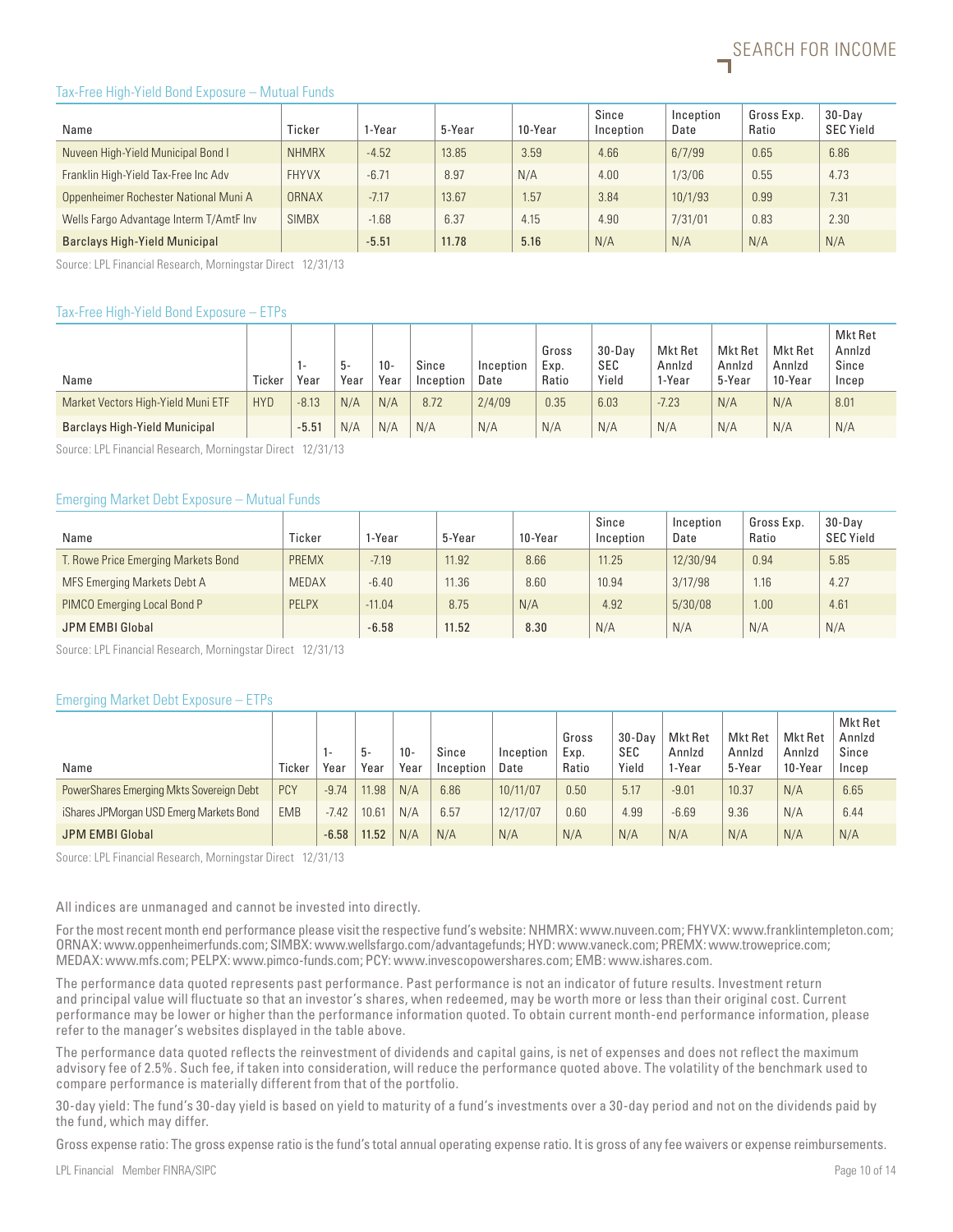#### Investment-Grade Corporate Bond Exposure – Mutual Funds

| Name                                      | Ticker       | 1-Year  | 5-Year | 10-Year | Since<br>Inception | Inception<br>Date | Gross Exp.<br>Ratio | $30 - Day$<br><b>SEC Yield</b> |
|-------------------------------------------|--------------|---------|--------|---------|--------------------|-------------------|---------------------|--------------------------------|
| Intermediate/Long High Quality Bond       |              |         |        |         |                    |                   |                     |                                |
| Loomis Sayles Investment Grade Bond Y     | <b>LSIIX</b> | 1.36    | 11.16  | 7.23    | 8.26               | 12/31/96          | 0.59                | 3.36                           |
| Dodge & Cox Income                        | <b>DODIX</b> | 0.64    | 7.20   | 5.10    | 7.31               | 1/3/89            | 0.43                | 2.23                           |
| PIMCO Total Return P                      | <b>PTTPX</b> | $-2.02$ | 6.81   | N/A     | 6.15               | 4/30/08           | 0.56                | 1.74                           |
| <b>Federated Total Return Bond Instl.</b> | <b>FTRBX</b> | $-0.87$ | 6.21   | 5.09    | 6.16               | 10/1/96           | 0.47                | 3.34                           |
| Metropolitan West Total Return Bond I     | <b>MWTIX</b> | 0.50    | 9.15   | 6.63    | 7.02               | 3/31/00           | 0.40                | 2.69                           |
| Western Asset Core Plus Bond I            | <b>WACPX</b> | $-1.07$ | 10.10  | 5.80    | 6.46               | 7/8/98            | 0.46                | 2.95                           |
| Barclays Capital U.S. Aggregate           |              | $-2.02$ | 4.44   | 4.55    | N/A                | N/A               | N/A                 | N/A                            |
| <b>Long High Quality Bond</b>             |              |         |        |         |                    |                   |                     |                                |
| Vanguard Long-Term Investment-Grade Inv   | <b>VWESX</b> | $-5.87$ | 8.20   | 6.37    | 8.46               | 7/9/73            | 0.22                | 4.60                           |
| Barclays Capital U.S. Govt Credit Long    |              | $-8.83$ | 6.40   | N/A     | N/A                | 12/29/72          | N/A                 | N/A                            |
| <b>Eclectic Fixed Income</b>              |              |         |        |         |                    |                   |                     |                                |
| Delaware Diversified Income A             | <b>DPDFX</b> | $-1.37$ | 8.67   | 6.23    | 7.48               | 12/29/97          | 0.90                | 3.02                           |
| Franklin Strategic Income Adv             | <b>FKSAX</b> | 3.45    | 10.89  | 6.81    | 7.40               | 8/12/99           | 0.64                | 3.67                           |
| Loomis Sayles Bond Instl                  | <b>LSBDX</b> | 5.88    | 14.53  | 8.01    | 10.12              | 5/16/91           | 0.63                | 3.52                           |
| Barclays Capital U.S. Aggregate           |              | $-2.02$ | 4.44   | 4.55    | N/A                | N/A               | N/A                 | N/A                            |

Source: LPL Financial Research, Morningstar Direct 12/31/13

#### Investment-Grade Corporate Bond Exposure – ETPs

| Name                                    | Ticker     | 1-<br>Year | $5-$<br>Year | $10 -$<br>Year | Since<br>Inception | Inception<br>Date | Gross<br>Exp.<br>Ratio | $30 - Dav$<br><b>SEC</b><br>Yield | Mkt Ret<br>Annizd<br>1-Year | Mkt Ret<br>Annizd<br>5-Year | Mkt Ret<br>Annizd<br>10-Year | Mkt Ret<br>Annizd<br>Since<br>Incep |
|-----------------------------------------|------------|------------|--------------|----------------|--------------------|-------------------|------------------------|-----------------------------------|-----------------------------|-----------------------------|------------------------------|-------------------------------------|
| Intermediate/Long High Quality Bond     |            |            |              |                |                    |                   |                        |                                   |                             |                             |                              |                                     |
| iShares Barclays Intermediate Credit Bd | CIU        | $-0.39$    | 6.85         | N/A            | 5.26               | 1/5/07            | 0.20                   | 2.18                              | 0.25                        | 5.89                        | N/A                          | 5.26                                |
| iShares iBoxx \$ Invest Grade Corp Bond | LQD        | $-2.49$    | 7.73         | 5.25           | 5.88               | 7/22/02           | 0.15                   | 3.39                              | $-1.10$                     | 7.09                        | 5.20                         | 5.90                                |
| SPDR Barclays Cap Interm Term Corp Bnd  | <b>ITR</b> | $-0.19$    | N/A          | N/A            | 6.28               | 2/10/09           | 0.15                   | 2.35                              | 0.60                        | N/A                         | N/A                          | 5.79                                |
| Vanguard Intermediate-Term Bond ETF     | <b>BIV</b> | $-3.44$    | 5.99         | N/A            | 6.10               | 4/3/07            | 0.10                   | 2.87                              | $-2.12$                     | 5.84                        | N/A                          | 6.07                                |
| Barclays Capital U.S. Aggregate         |            | $-2.02$    | 4.44         | 4.55           | N/A                | N/A               | N/A                    | N/A                               | N/A                         | N/A                         | N/A                          | N/A                                 |
| <b>Long High Quality Bond</b>           |            |            |              |                |                    |                   |                        |                                   |                             |                             |                              |                                     |
| SPDR Barclays Capital Long CorpTerm Bd  | <b>LWC</b> | $-5.90$    | N/A          | N/A            | 10.79              | 3/10/09           | 0.15                   | 5.07                              | $-3.45$                     | N/A                         | N/A                          | 10.18                               |
| Vanguard Long-Term Bond Index ETF       | <b>BLV</b> | $-9.03$    | 6.26         | N/A            | 6.79               | 4/3/07            | 0.10                   | 4.61                              | $-5.86$                     | 7.02                        | N/A                          | 6.80                                |
| Barclays Capital U.S. Govt Credit Long  |            | $-8.83$    | 6.40         | N/A            | N/A                | N/A               | N/A                    | N/A                               | N/A                         | N/A                         | N/A                          | N/A                                 |

Source: LPL Financial Research, Morningstar Direct 12/31/13

All indices are unmanaged and cannot be invested into directly.

For the most recent month end performance please visit the respective fund's website: LSIIX: www.funds.natixis.com;

DODIX: www.dodgeandcox.com; PTTPX: www.pimco-funds.com; FTRBX: www.federatedinvestors.com; MWTIX: www.mwamllc.com; WACPX: www.leggmason.com; VWESX, BIV, & BLV: www.vanguard.com; DPDFX: www.delawarefunds.com; FKSAX: www.franklintempleton.com; LSBDX: www.loomissayles.com; CIU& LQD: www.ishares.com; ITR & LWC: www.spdrs.com.

The performance data quoted represents past performance. Past performance is not an indicator of future results. Investment return and principal value will fluctuate so that an investor's shares, when redeemed, may be worth more or less than their original cost. Current performance may be lower or higher than the performance information quoted. To obtain current month-end performance information, please refer to the manager's websites displayed in the table above.

The performance data quoted reflects the reinvestment of dividends and capital gains, is net of expenses and does not reflect the maximum advisory fee of 2.5%. Such fee, if taken into consideration, will reduce the performance quoted above. The volatility of the benchmark used to compare performance is materially different from that of the portfolio. The volatility of the benchmark used to compare performance is materially different from that of the portfolio.

30-day yield: The fund's 30-day yield is based on yield to maturity of a fund's investments over a 30-day period and not on the dividends paid by the fund, which may differ.

LPL Financial Member FINRA/SIPC Page 11 of 14 Gross expense ratio: The gross expense ratio is the fund's total annual operating expense ratio. It is gross of any fee waivers or expense reimbursements.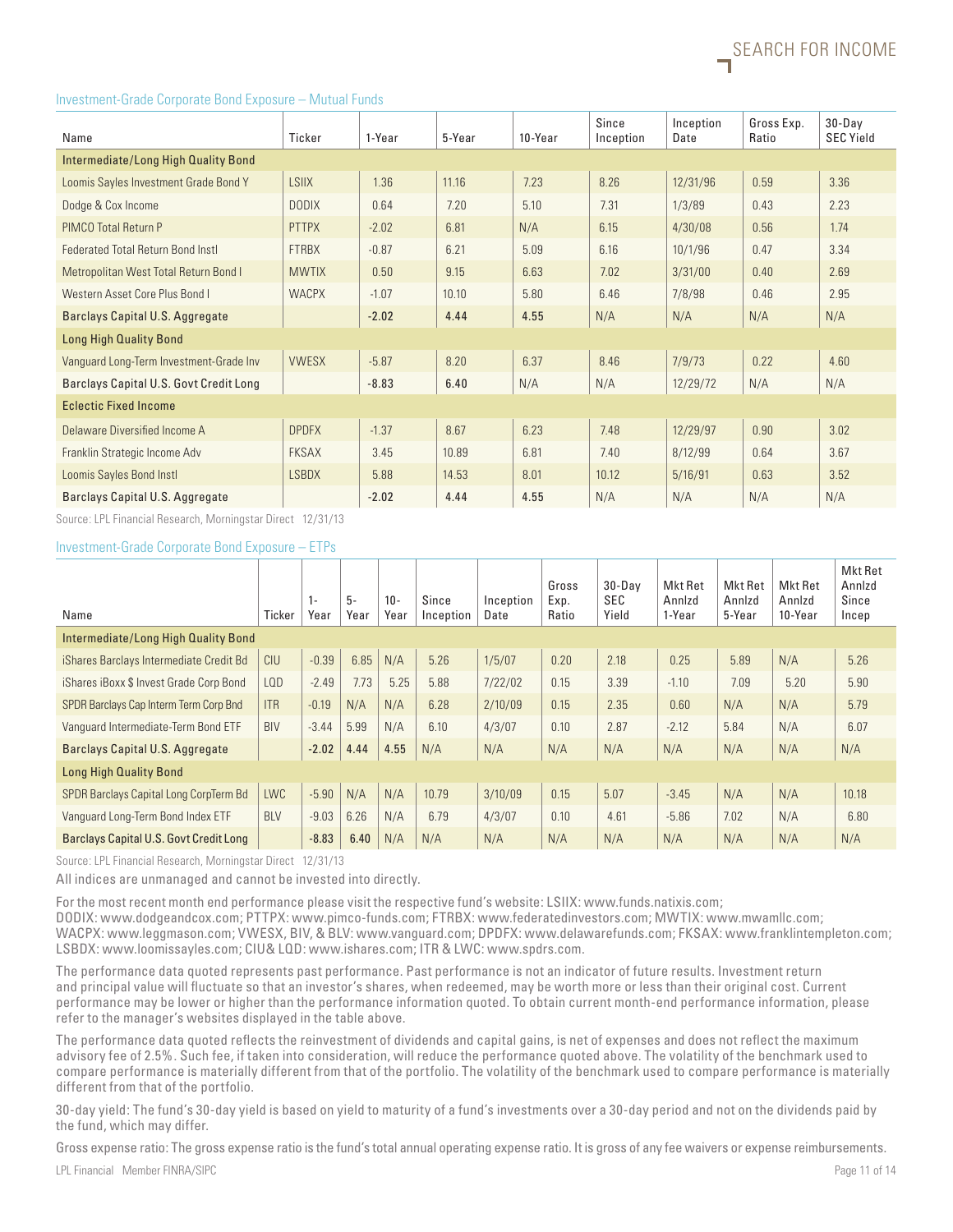#### Preferred Stock Exposure – Mutual Funds

| Name                                    | Ticker       | I-Year  | 5-Year | 10-Year | Since<br>Inception | Inception<br>Date | Gross Exp.<br>Ratio | $30 - Dav$<br><b>SEC Yield</b> |
|-----------------------------------------|--------------|---------|--------|---------|--------------------|-------------------|---------------------|--------------------------------|
| <b>Principal Preferred Securities P</b> | <b>PPSPX</b> | 1.61    | N/A    | N/A     | 6.82               | 9/27/10           | 0.85                | 5.68                           |
| Nuveen Preferred Securities I           | <b>NPSRX</b> | 4.64    | 17.44  | N/A     | 6.14               | 12/18/06          | 0.82                | 5.72                           |
| <b>BofAML Preferred Stock Hybrid</b>    |              | $-0.94$ | 7.94   | N/A     | N/A                | N/A               | N/A                 | N/A                            |

Source: LPL Financial Research, Morningstar Direct 12/31/13

#### Preferred Stock Exposure – ETPs

| Name                                   | Ticker | ı-<br>Year | 5-<br>Year | $10 -$<br>Year | Since<br>Inception | Inception<br>Date | Gross<br>Exp.<br>Ratio | $30 - Dav$<br><b>SEC</b><br>Yield | Mkt Ret<br>Annizd<br>1-Year | Mkt Ret<br>Annizd<br>5-Year | Mkt Ret<br>Annizd<br>10-Year | Mkt Ret<br>Annizd<br>Since<br>Incep |
|----------------------------------------|--------|------------|------------|----------------|--------------------|-------------------|------------------------|-----------------------------------|-----------------------------|-----------------------------|------------------------------|-------------------------------------|
| iShares S&P U.S. Preferred Stock Index | PFF    | $-0.59$    | 12.78      | N/A            | 2.90               | 3/26/07           | 0.48                   | 6.58                              | 0.25                        | 11.68                       | 0.00                         | 2.83                                |
| PowerShares Financial Preferred        | PGF    | $-0.89$    | 14.02      | N/A            | 2.13               | 12/1/06           | 0.64                   | 6.61                              | $-0.69$                     | 11.08                       | 0.00                         | 1.95                                |
| <b>PowerShares Preferred</b>           | PGX    | $-1.83$    | 9.21       | N/A            | 0.58               | 1/31/08           | 0.50                   | 6.57                              | $-0.97$                     | 7.56                        | 0.00                         | 0.37                                |
| <b>BofAML Preferred Stock Hybrid</b>   |        | $-0.94$    | 7.94       | N/A            | N/A                | N/A               | N/A                    | N/A                               | N/A                         | N/A                         | N/A                          | N/A                                 |

Source: LPL Financial Research, Morningstar Direct 12/31/13

#### Bank Loan Exposure – Mutual Funds

| Name                                   | Ticker       | 1-Year | 5-Year | 10-Year | Since<br>Inception | Inception<br>Date | Gross Exp.<br>Ratio | $30 - Dav$<br><b>SEC Yield</b> |
|----------------------------------------|--------------|--------|--------|---------|--------------------|-------------------|---------------------|--------------------------------|
| RidgeWorth Seix Floating RT High Inc I | <b>SAMBX</b> | 5.15   | 11.24  | N/A     | 4.77               | 3/1/06            | 0.60                | 3.94                           |
| Eaton Vance Floating Rate I            | EIBLX        | 4.83   | 13.29  | 4.37    | 4.34               | 1/30/01           | 0.77                | 3.71                           |
| Oppenheimer Senior Floating Rate Y     | <b>OOSYX</b> | 6.70   | 14.21  | N/A     | 5.23               | 11/28/05          | 0.93                | 4.30                           |
| Barclays Capital U.S. High-Yield Bond  |              | 7.44   | 18.93  | 8.62    | N/A                | N/A               | N/A                 | N/A                            |

Source: LPL Financial Research, Morningstar Direct 12/31/13

#### Bank Loan Exposure – ETPs

|                                       |             |      | 5-   | $10 -$ | Since     | Inception | Gross<br>Exp. | 30-Dav<br><b>SEC</b> | Mkt Ret<br>Annizd | Mkt Ret<br>Annizd | Mkt Ret<br>Annizd | Mkt Ret<br>Annizd<br>Since |
|---------------------------------------|-------------|------|------|--------|-----------|-----------|---------------|----------------------|-------------------|-------------------|-------------------|----------------------------|
| Name                                  | Ticker      | Year | Year | Year   | Inception | Date      | Ratio         | Yield                | 1-Year            | 5-Year            | 10-Year           | Incep                      |
| PowerShares Senior Loan Port          | <b>BKLN</b> | 4.32 | N/A  | N/A    | 4.41      | 3/3/11    | 0.66          | 4.06                 | 3.53              | N/A               | N/A               | 4.18                       |
| Barclays Capital U.S. High-Yield Bond |             | 7.44 | N/A  | N/A    | N/A       | N/A       | N/A           | N/A                  | N/A               | N/A               | N/A               | N/A                        |

Source: LPL Financial Research, Morningstar Direct 12/31/13

All indices are unmanaged and cannot be invested into directly.

For the most recent month end performance please visit the respective fund's website: PPSPX: www.principal.com; NPSRX: www.nuveen.com; PFF: www.ishares.com; PGF: www.powershares.com; PGX & BKLN: www.invescopowershares.com, SAMBX:www.ridgeworth.com; EIBLX: www.eatonvance.com; OOSYX:www.oppenheimerfunds.com.

The performance data quoted represents past performance. Past performance is not an indicator of future results. Investment return and principal value will fluctuate so that an investor's shares, when redeemed, may be worth more or less than their original cost. Current performance may be lower or higher than the performance information quoted. To obtain current month-end performance information, please refer to the manager's websites displayed in the table above.

The performance data quoted reflects the reinvestment of dividends and capital gains, is net of expenses and does not reflect the maximum advisory fee of 2.5%. Such fee, if taken into consideration, will reduce the performance quoted above. The volatility of the benchmark used to compare performance is materially different from that of the portfolio.

30-day yield: The fund's 30-day yield is based on yield to maturity of a fund's investments over a 30-day period and not on the dividends paid by the fund, which may differ.

Gross expense ratio: The gross expense ratio is the fund's total annual operating expense ratio. It is gross of any fee waivers or expense reimbursements.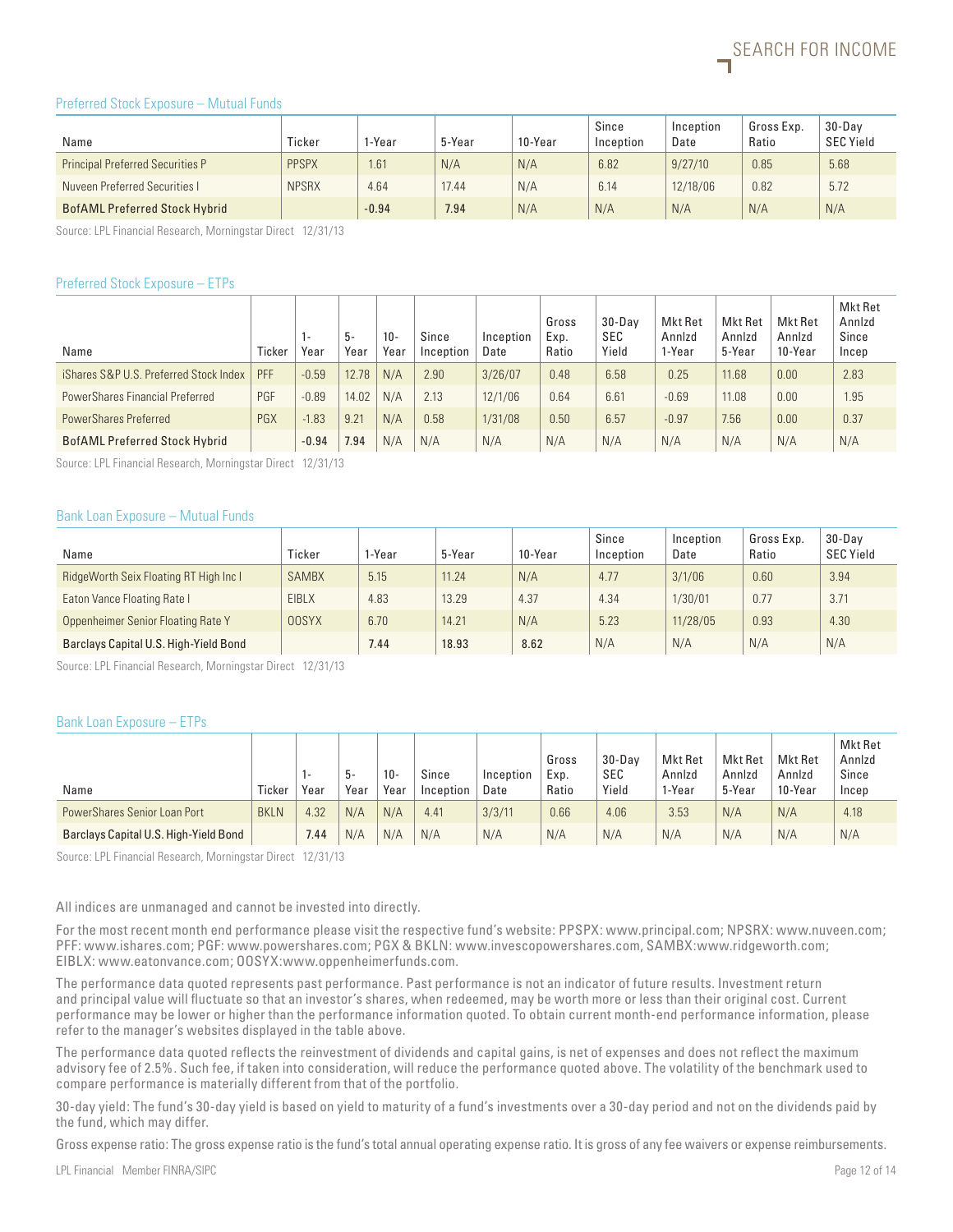#### IMPORTANT DISCLOSURES

This report has been prepared by LPL Financial from sources believed to be reliable but no guarantee can be made as to its accuracy or completeness. The opinions expressed herein are or general information only, are subject to change without notice, and are not intended to provide specific advice or recommendations for any individuals.

LPL Financial does not engage in investment banking services nor has LPL Financial or the analyst(s) been compensated during the previous 12 months by any company mentioned in this report for any non-investment banking securities-related services and non-securities services nor has any company mentioned been a client of LPL Financial within the past 12 months.

There is no assurance that the techniques and strategies discussed are suitable for all investors or will yield positive outcomes. The purchase of certain securities may be required to effect some of the strategies. Investing involves risks including possible loss of principal.

Default rate is the rate in which debt holders default on the amount of money that they owe. It is often used by credit card companies when setting interest rates, but also refers to the rate at which corporations default on their loans. Default rates tend to rise during economic downturns, since investors and businesses see a decline in income and sales while still required to pay off the same amount of debt.

Municipal Market Advisors is an independent strategy, research and advisory firm.

Principal risk: An investment in exchange-traded funds (ETFs), structured as a mutual fund or unit investment trust, involves the risk of losing money and should considered as part of an overall program, not a complete investment program. An investment in ETFs involves additional risks: not diversified, the risks of price volatility, competitive industry pressure, international political and economic developments, possible trading halts, Index tracking error.

Investing in mutual funds involve risk, including possible loss of principal. Investments in specialized industry sectors have additional risks, which are outlines in the prospectus.

An obligation rated 'AAA' has the highest rating assigned by Standard & Poor's. The obligor's capacity to meet its financial commitment on the obligation is extremely strong. Spread is the difference between the bid and the ask price of a security or asset.

Credit quality: One of the principal criteria for judging the investment quality of a bond. As the term implies, credit quality informs investors of a bond or bond portfolio's credit worthiness, or risk of default.

London Interbank Offered Rate (LIBOR): An interest rate at which banks can borrow funds, in marketable size, from other banks in the London interbank market. The LIBOR is fixed on a daily basis by the British Bankers' Association. The LIBOR is derived from a filtered average of the world's most creditworthy banks' interbank deposit rates for larger loans with maturities between overnight and one full year.

The economic forecasts set forth in the presentation may not develop as predicted and there can be no guarantee that strategies promoted will be successful.

The Moody's default rate represents the percentage of companies rated below investment-grade (Baa3) by Moody's, which have defaulted over the preceding 12 months. Default is defined as a failure to make an interest payment, repay principal at maturity, or debt exchanges where bondholders are forced to accept a reduced principal amount at maturity and terms of original debt are materially altered.

This information is not intended to be a substitute for specific individualized tax, legal or investment planning advice. We suggest that you discuss your specific tax issues with a qualified tax advisor.

#### **Investors should consider the investment objectives, risks, charges and expenses of the investment company carefully before investing. The prospectus, and if available, the summary prospectus contains this and other information about the investment company. You can obtain a prospectus from your financial representative. Read carefully before investing.**

#### INDEX DESCRIPTIONS

Barclays Aggregate Bond Index: is comprised of the Barclays Government/Corporate Bond Index, Mortgage-Backed Securities Index, and Asset-Backed Securities Index, including securities that are of investment-grade quality or better, have at least one year to maturity, and have an outstanding par value of at least \$100 million.

The Barclays Build America Bond Index is a subset of the Barclays Capital Taxable Municipal Bond Index. The Index consists of all direct pay Build America Bonds that satisfy the rules of the Barclays Capital Taxable Municipal Index. The Barclays Capital Taxable Municipal Bond Index represents securities that are SEC-registered, taxable, dollar denominated, and issued by a U.S. state or territory, and (i) have at least one year to final maturity regardless of call features, (ii) have at least \$250 million par amount outstanding, (iii) are rated investment-grade (Baa3/BBB- or higher) by at least two of the following ratings agencies.

The Barclays Capital Long Government/Credit Index measures the investment return of all medium and larger public issues of U.S. Treasury, agency, investment-grade corporate, and investment-grade international dollar-denominated bonds with maturities longer than 10 years. The average maturity is approximately 20 years.

The Barclays Capital U.S. High-Yield Municipal Bond Index is an unmanaged index made up of bonds that are non-investment grade, unrated, or rated below Ba1 by Moody's Investors Service with a remaining maturity of at least one year.

Barclays Corporate Bond Index is an unmanaged index of investment grade rated bonds issued by corporations and quasi-government agencies. Corporate bonds issued by foreign entities but denominated in US dollars are also included in the index.

The Barclays Global Emerging Markets Bond Index is an unmanaged index of external debt instruments of the emerging market nations. This includes US dollar-denominated Brady Bonds, loans, and Eurobonds.

Barclays High-Yield Bond Index is an unmanaged index of corporate bonds rated below investment grade by Moody's, S&P or Fitch Investor Service. The index also includes bonds not rated by the ratings agencies.

The BofAML Preferred Stock Hybrid Securities Index is an unmanaged index consisting of a set of investment-grade, exchange-traded preferred stocks with outstanding market values of at least \$50 million that are covered by Merrill Lynch Fixed Income Research. The Index includes certain publicly issued, \$25- and \$100-par securities with at least one year to maturity.

Citigroup 3-Month Tbill Index represents monthly return equivalents of yield averages of the last 3 month Treasury Bill issues.

The JPMorgan Emerging Markets Bond Index Global ("EMBI Global") tracks total returns for traded external debt instruments in the emerging markets, and is an expanded version